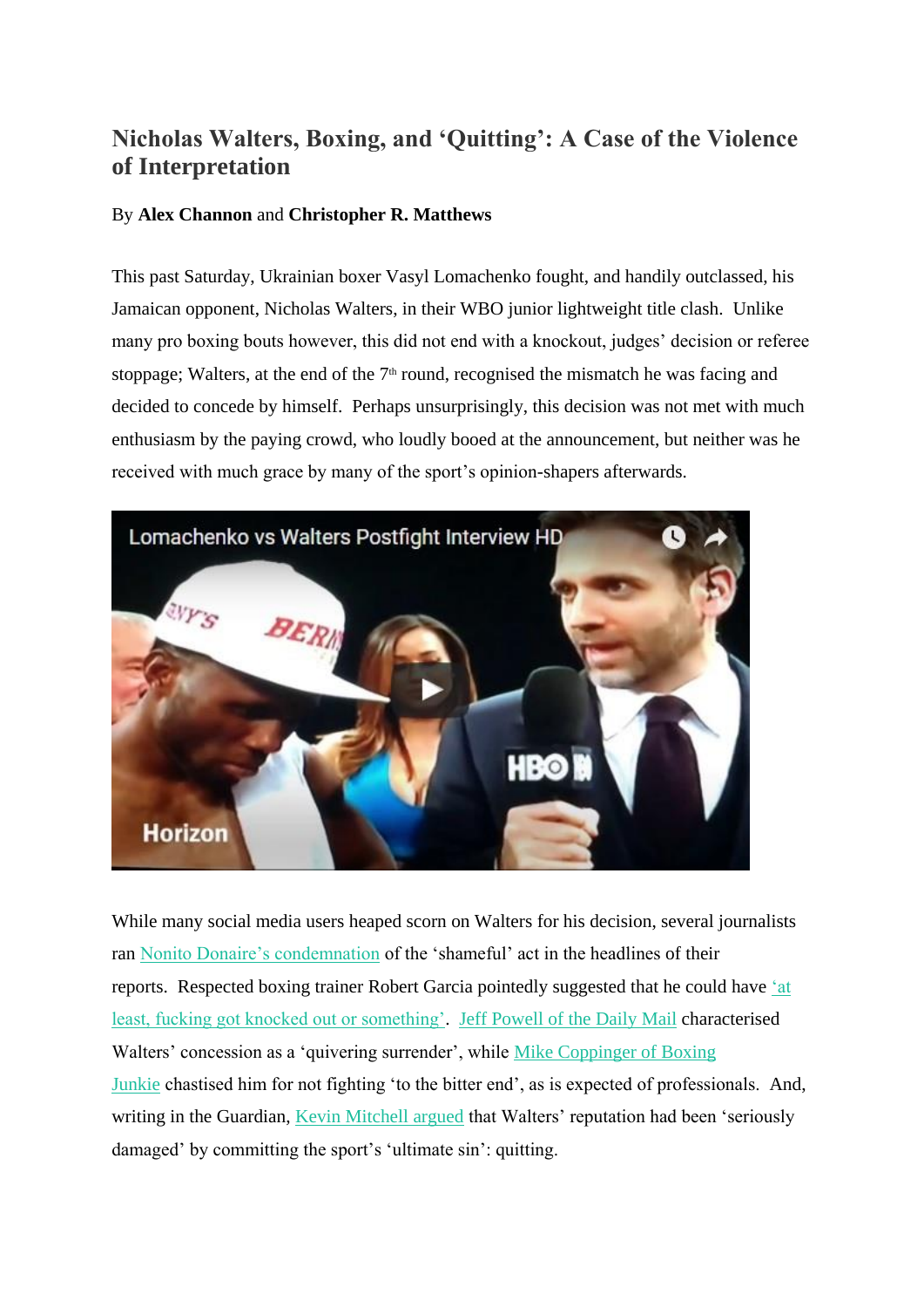Most of the negative responses to Walters' actions have been built around two key points: firstly, that Walters should have given more of himself because the fans had paid to see it, and he'd been paid to do so; and secondly, that he'd broken a code of honour by giving up, invalidating his status as a boxer. In this short essay, we argue for a deeper consideration of these points, and want to suggest that boxers and boxing commentators rethink their position on the question of boxers ending fights voluntarily.

## **Violence and consent**

The core principle underlying our [central argument within LFHV](http://www.lfhv.org/manifesto) is that when fighters in combat sports give their *consent* to participate, then punching, kicking, strangling, etc. are no longer *violent* acts, as they would be otherwise. The risky nature of combat sports then becomes the same, in moral terms, as the risky nature of other sports, like marathon running or stock car racing. But when a fighter does not consent to being hit in certain ways (i.e., low blows); when they do not understand what they are consenting to; when their consent is achieved by some form of coercion; or, importantly for this case, when they withdraw previously given consent, we cannot sustain this moral defence of the sport. Then, it becomes 'violence'.

What's happening to Walters now effectively represents a kind of coercion that is being exerted on all boxers. It is as if many within the boxing world are saying: "if you withdraw your consent to being hit during a match, then we will call you a coward, claim you have defrauded the sport, and offer you no further place within it". In this sense, Walters' detractors are questioning the right of fighters to remain in control of what risks they do and do not take in the ring. In doing so, they are making fighters more likely to choose to act outside of their best interests and against their better judgement. To us, this evident cultural norm involves the violation of any given individual boxers' personal autonomy.

### **Boxers bought and sold**

Perhaps the first problem to consider here is the implied economic obligation facing Walters, a paid professional, from those who've paid him – such as boxing promoters, sponsors, and fans. Given that Walters was not *visibly* injured during the bout (as though the sight of blood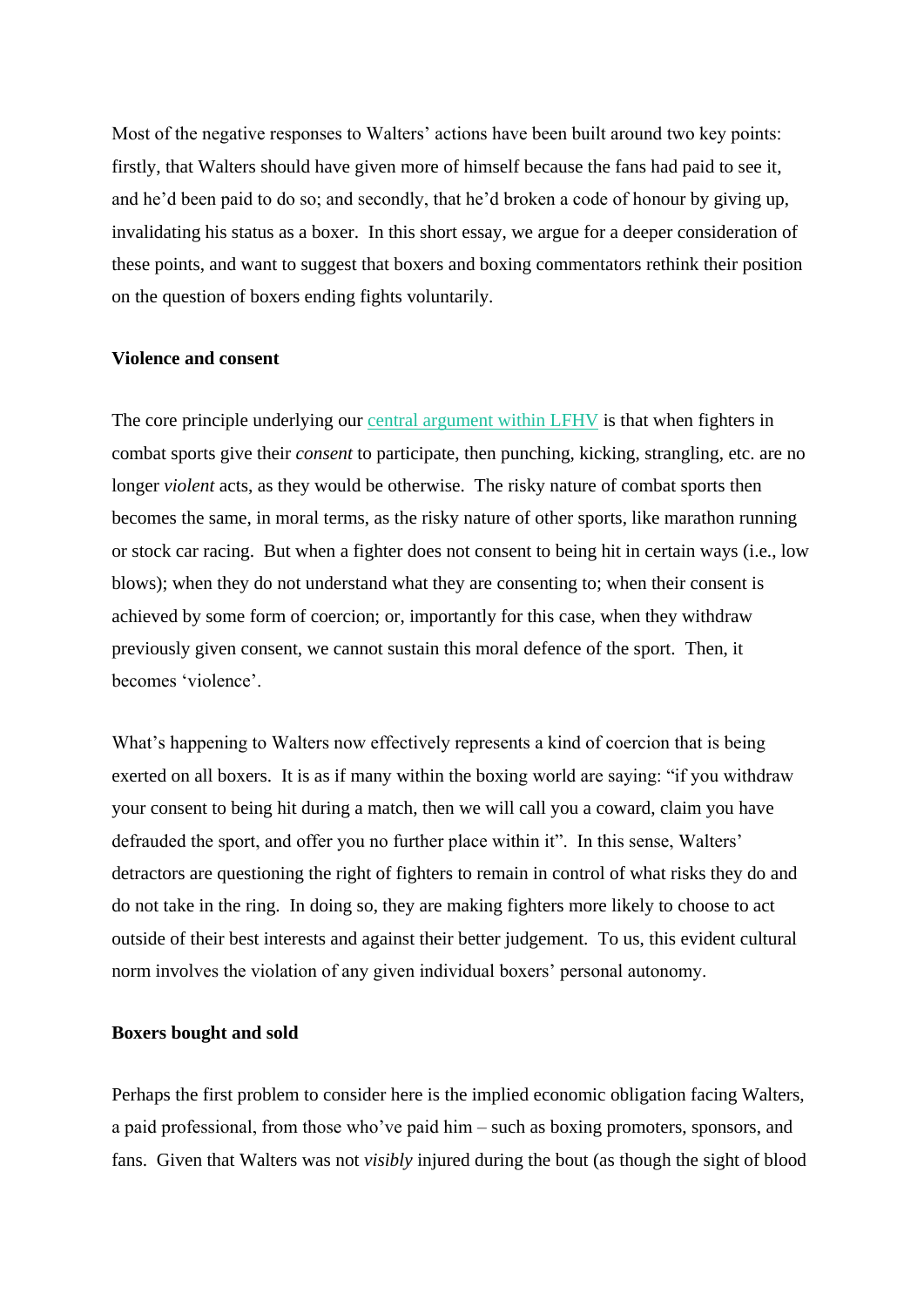and guts should've made a difference here), his decision to end the fight was interpreted by some as short-changing his paying customers. We accept that Walters entered into a mutually agreed-upon arrangement when signing up for this fight, for which he was presumably well paid. However, such a contract does not mean he signed away his personal sovereignty and human rights in the process.

Indeed, what alarms us here is that, regardless of the fact that boxers are under no contractual obligations to 'go the distance', several commentators have been very quick to suggest that it is wrong for a person to act to protect their health when others have paid to see them do things which risk it. Boxers thereby become the bought-and-sold property of the sport's promotional structure, and cease to hold any control over their own bodily integrity. In this way, they become a commodity to be consumed by paying customers; debased, demeaned and dehumanized. It amazes us that anyone adopting this position can imagine they hold some form of moral high ground when criticising Walters' decision.

## **A 'true' boxer**

The second problem here is to do with defining what counts as a 'real' or 'true' boxer. In the early 1990s, sociologists [Robert Hughes and Jay Coakley](https://www.researchgate.net/profile/Jay_Coakley/publication/236001318_Positive_Deviance_Among_Athletes_The_Implications_of_Overconformity_to_the_Sport_Ethic/links/0c9605157400f5f85f000000.pdf) argued that athletes in many competitive sports are under pressure to meet a set of ideals they described as 'the sport ethic', in order to earn status as a 'real' athlete. Typically this involves making sacrifices, striving for distinction, accepting risks, playing through pain, and refusing to accept one's limitations. Athletes often come under so much pressure to prove themselves in the eyes of others, notably coaches or promoters, that they *overconform* to these ideals, and end up engaging in all sorts of reckless, self-destructive behaviours – like risking career-ending or life-threatening injury.

The Walters case is therefore particularly dangerous because of the implications it has for wider sports culture. If professional athletes – role models to so many, but particularly young people – are liable to lose status by appearing to *under*conform to 'the sports ethic' to protect their health, what message does this send to youngsters looking up to and hoping to emulate them? If the boxing community interpret Walters' actions as purely a sign of weak character or failed athleticism, this teaches young people that taking risks with one's health is an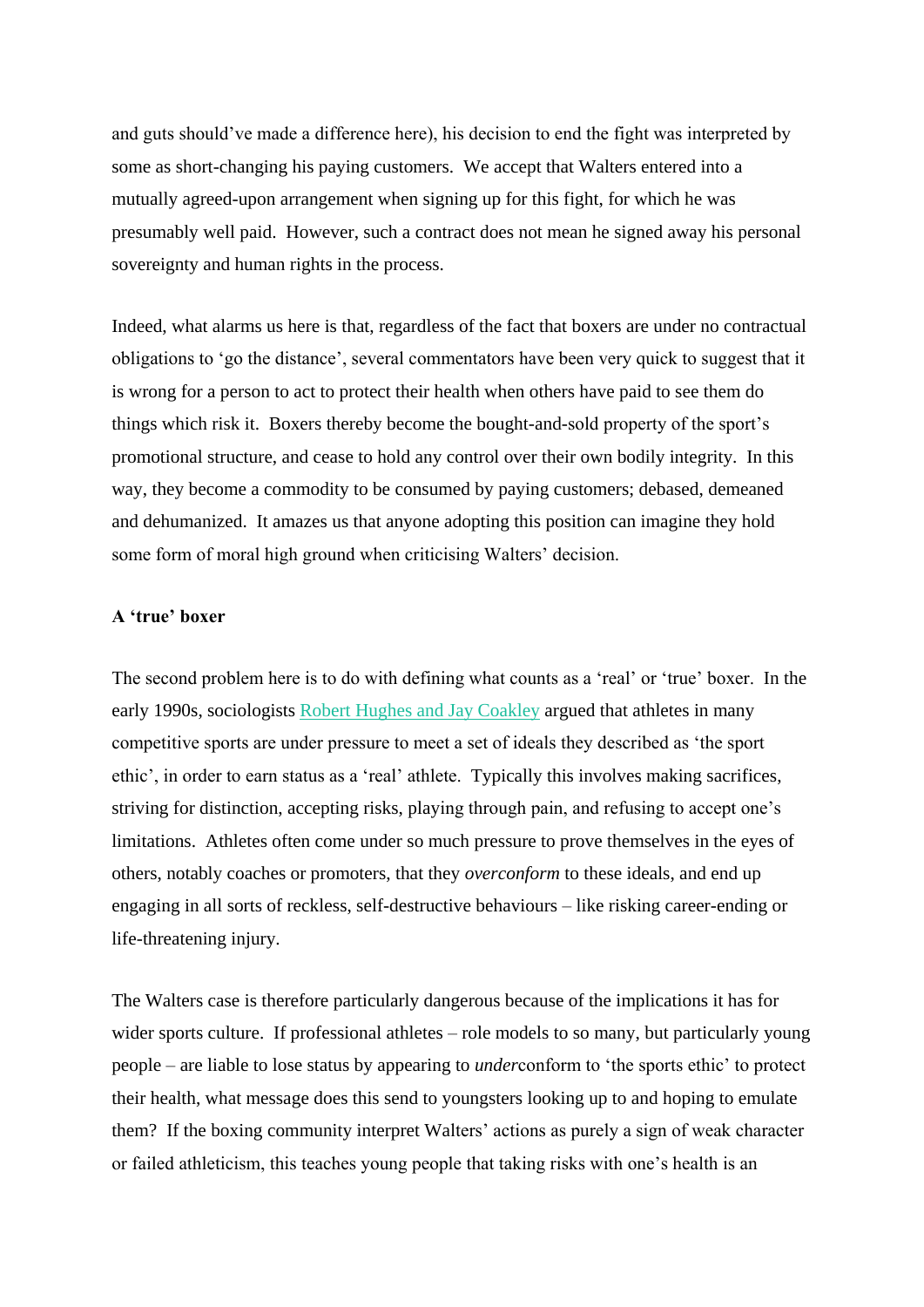integral part of being a true athlete. Such a process, we argue, contributes to a culture that normalises debilitating, chronic and acute injuries seen within boxing and contact sports more broadly $[i]$ . Is there really no alternative here?

#### **The violence of interpretation**

Perhaps, instead of this destructive, derisive message, a better interpretation might have been to applaud Walters for taking the conscious decision to bow out of a contest he was clearly losing, and which thereby placed him at needless risk of injury. In the same year that former British middleweight champion [Nick Blackwell was put into a coma,](http://edition.cnn.com/2016/04/19/sport/boxer-nick-blackwell-retires/) and the previously undefeated professional [Mike Towell died](http://www.bbc.co.uk/news/uk-scotland-37526636) following a bout, it is perfectly understandable that a professional fighter might make a rational decision to protect themselves against almost inevitable punishment for the sake of an increasingly unlikely victory. If all boxers followed this example, and were not mocked but respected for it, we imagine the sport would be made much safer.

To many of its fans and followers, boxing – as with all full-contact combat sports – can be seen as a 'test of character'. We would argue that all boxers pass that test the moment they step into the ring. But what happens afterwards is very much open to interpretation, and how we talk about fighters' actions is likely to impact on how future generations of competitors think – or not – about protecting their health. In this sense, those of us who shape opinion within combat sports have a duty to help younger athletes, empowering them to take control over their own decisions surrounding participation in an essentially risky activity. Diminishing that sense of control by interpreting health-protecting behaviour as illegitimate is almost as much as denying them the right to that protection. Simply put, it becomes its own particular form of violence.

*This essay originally appeared on the [Love Fighting Hate Violence blog.](http://www.lfhv.org/blog)*

[\[i\]](http://lfhv.org/2016/11/30/nicholas-walters-boxing-and-quitting-a-case-of-the-violence-of-interpretation/#_ednref1) *Our [recent research paper](https://www.academia.edu/26830957/_It_s_Only_Sport_The_Symbolic_Neutralisation_of_Violence_) exploring how ice hockey supporters 'neutralised' the consequences of violence, pain and injury is useful in developing this idea further.*